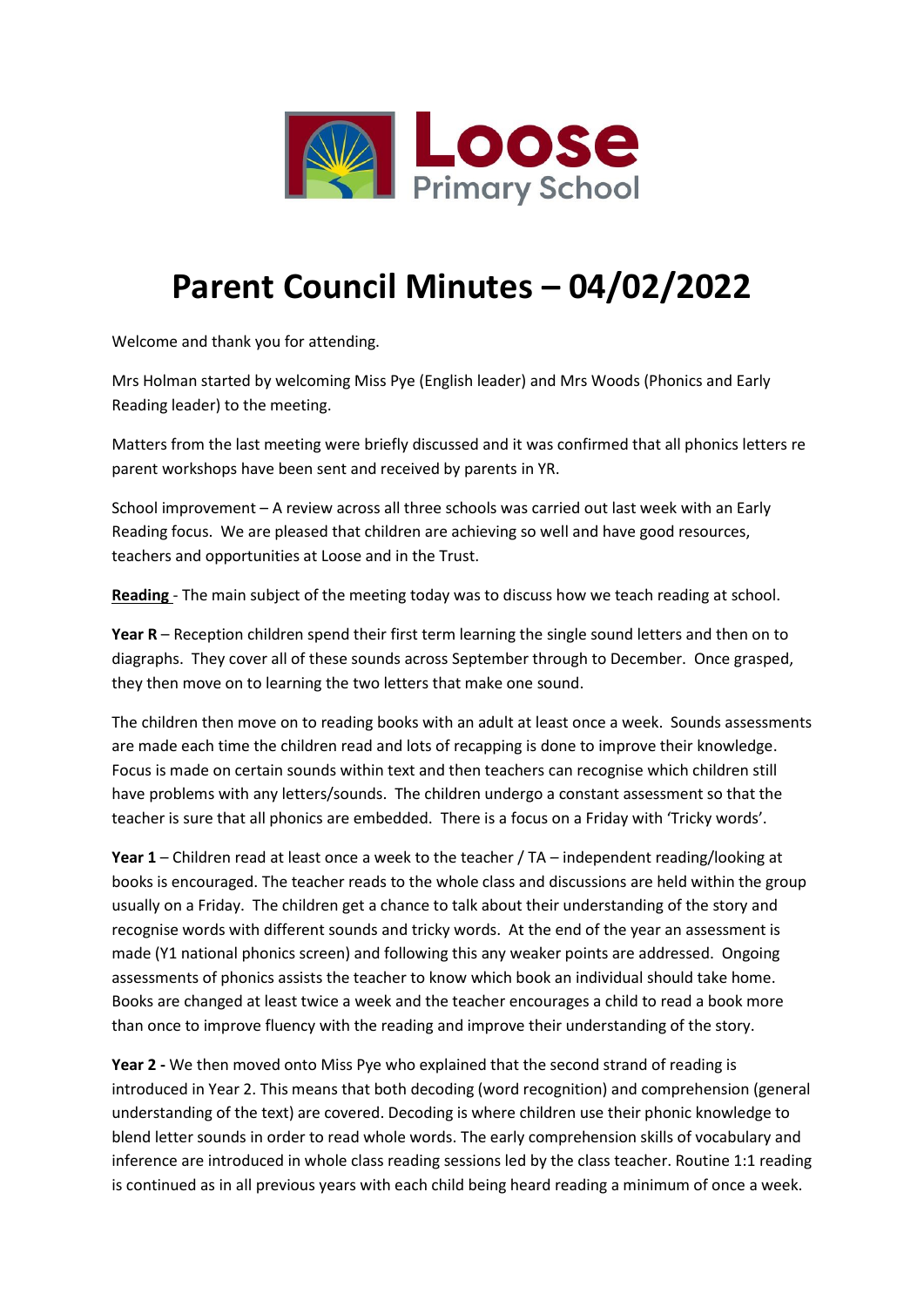Home reading books are changed twice a week and coloured bands are allocated according to children's ability to retrieve taught phonic knowledge when reading words. Children who did not pass the phonics screening receive additional support in interventions with supporting adults to address any knowledge gaps and are reassessed.

**Years 3-6 -** Guided reading sessions are taught three times a week in all KS2 classes. Books for these sessions are selected by class teachers to ensure children are accessing high quality texts which challenge and engage them.

The children move further on to comprehend texts in guided reading. The Viper strand techniques are used, this stands for: Vocabulary, Inference, Prediction, Explanation, Retrieval and Summarising. Children are asked, what do they think is happening in the story and all other aspects of breaking down words, sentences etc.

**Incentives** - Parents had emailed in asking about the incentives that the school offer for reading. Miss Pye explained that we have a **vending machine.** A book is offered to a child who has been chosen for showing the most improvement, a child that has come on in leaps and bounds with their understanding and fluency and one child is chosen from each year group each term. **Bookmarks** have been introduced as another incentive for the most points collected. The points total are agreed within a class and any points accrued from a term are rolled over to the next term. Film and popcorn afternoons are another incentive for a Friday golden time. The children have recently enjoyed this in Ruby class.

**Phonics scheme and book bands** – Many staff have completed Sounds Write training. This will be disseminated further in summer terms for full application in September 2022. We use colour coded books which are given to children which indicate their level of reading and understanding. We encourage a child to have one of these books at home to read as well as their own so two books are welcomed.

## **Questions and Answers:**

Ideas sent in from Opal reps, suggestions will be looked at, thank you very much for these, confirmation that two books were recommended. If your child is a 'Free Reader' then one book should be from the class book corner and can also pick one from their own book collection at school or from home. Parents need to advise the class teacher if they do not think their child is being challenged enough with the books they take home. We do have many strong readers in the school.

Parent asked if year 2 weekly reading is still happening and confirmation was made that it is. Reading records for each child can be looked at by a parent / shared at parent evening to see how children are progressing.

**Parent volunteers** are welcome back to school now so please confirm this to anybody that used to come in for reading with the children. Please ask them to contact Mrs Garrett again if they are free via the office.

**What is guided reading?** This is where the teacher reads to the whole class and asks questions and leads a discussion with the children, not one to one reading. It can also be group (guided) reading